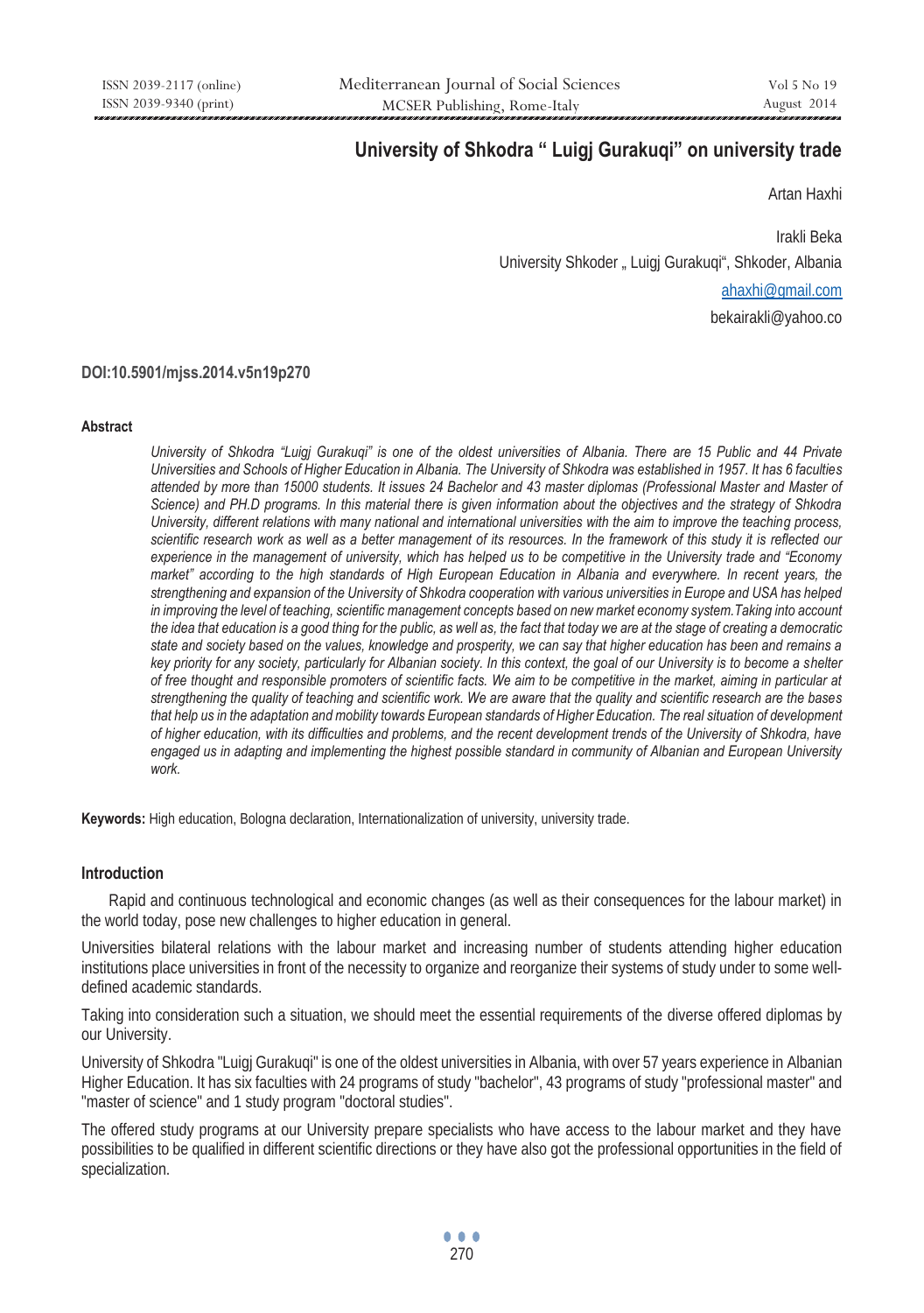| ISSN 2039-2117 (online) | Mediterranean Journal of Social Sciences | Vol 5 No 19 |
|-------------------------|------------------------------------------|-------------|
| ISSN 2039-9340 (print)  | MCSER Publishing, Rome-Italy             | August 2014 |

We can say that teaching autonomy has allowed us to determine the content of the courses in accordance to the dynamics of the labour market.

The curricula compilation is designed to gradually improve the level of deployment of graduates in the labour market. This is done by emphasising the instruments of cooperation between universities and the productive economic entities, as well as by consulting with the social partners (different orders and professional colleges, associations).

This requires that universities determine in the curriculum the objectives and formative activities. This should be done after being consulted with the labour market and the representative of organizations in local and regional level.

Based on the current state of development of higher education in Albania and the development trends of the University of Shkodra in particular, our goal is to be engaged and integrated into the higher standard of higher education in Albanian by facing the challenges of competition in the university market.

#### **Main aims of teaching and scientific work in university**

Being in front of these challenges, we stress that some of the main aims of teaching and scientific work in university would be as following:

I. Enlargement and enforcement of the studies in three cycles of studies in different branches at Shkodra University and the continuous growth of the quality of the teaching process – (important factors in preparing qualified specialists not only in the scientific field but also in the practical skills in order to successfully cope with security challenges of working in a market economy). To accomplish this task we need to:

Develop the university studies in three cycles, mainly in those faculties which have the needed qualified academic staff;

Evaluate the programs of study in order to further develop the academic qualities by combining employment opportunities and competition. This would make possible to offer to our students and create much greater employment possibilities in Albanian market;

Renew and continuous improve the curricula, teaching plans and programs meeting the Western European standards;

Create gradual various new profiles and encourage interdisciplinary. But we should study the needs of the labour market before;

Continuous improve and develop the educational and scientific infrastructure in order to facilitate the maximum development of teaching process in order to face the challenges of employment;

Enrich the scientific educational infrastructure through the establishment of new laboratories and scientific teaching;

II. The continuous increase of the scientific work level considering it as highly connected to the didactic activities.

For such a purpose we have to:

clearly define the basic rules of the organization and the management process of scientific research activities. The financial means, income administration and fees for the administrative and scientific entities should be well-planned;

specify the stimulating instruments and policies for the research activities;

stimulate the activity of the existing scientific units and establish new research units at respective faculties;

not to consider the scientific research work as individual work as it has been considered till now but we should consider it as an integral part of department's activities. Research results should raise the quality of teaching service and promote teamwork.

deepen the scientific research activities and increase publications in scientific journals particularly in journals with impact factor;

reconsider the teaching load of the professors according to their scientific research activity;

continuous scientific qualification of academic staff should be considered as important element in the increase of scientific level work at university.

 The achievement of these aims requests a stronger cooperation of Shkodra University with different scientific institutions in Albania and other countries. The improvement of the scientific infrastructure in order to give the possibility to the scientific researchers to express their capacities.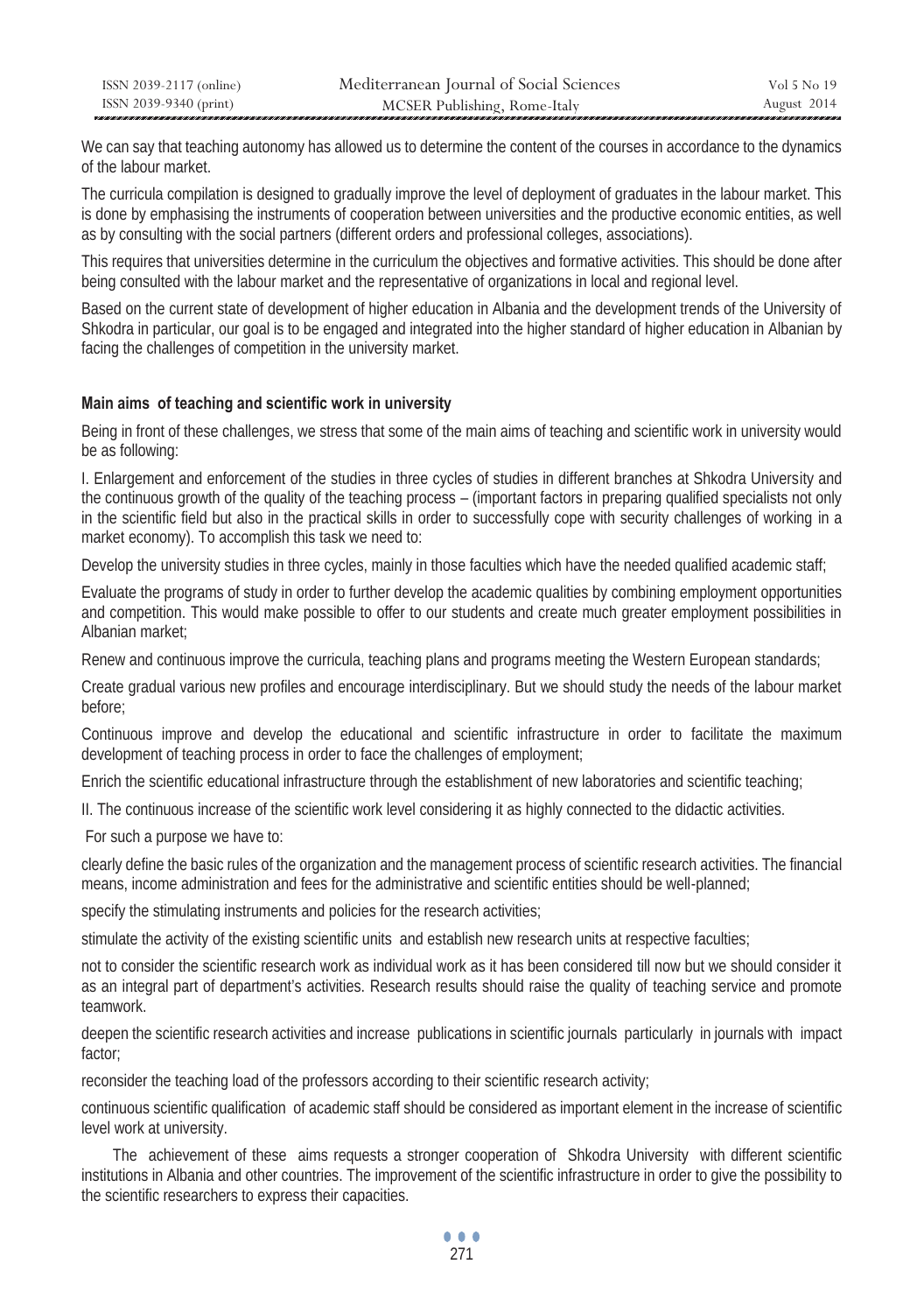| ISSN 2039-2117 (online) | Mediterranean Journal of Social Sciences | Vol 5 No 19 |
|-------------------------|------------------------------------------|-------------|
| ISSN 2039-9340 (print)  | MCSER Publishing, Rome-Italy             | August 2014 |

III- The scientific experience in the field of teaching and research through participation in scientific conferences and publishing of scientific articles in national and international journals.

Shkodra University, with a history of over 57 years in the field of higher education in Albania, has gained valuable experience in terms of preparing teachers and different specialists. The experience gained has requested an integration of forms and new ways which help us in developing a standard in teaching process and increases the level of research. It is important that departments and public opinion uses these results.

In the framework of this goal, there are organised many scientific activities in cooperation with various national or international scientific institutions or our professors have participated in these activities in different European countries. In these activities there are addressed and discussed economic, social, environmental, cultural and regional issues regarding the field of higher education.Many of these results have been published in various scientific journals at national or international level targeting those with impact factor.

The increased number of the articles published shows a greater commitment of the academic staff in the field of research in the respective disciplines. There is noted an increasing number of young professors engaged in research.

#### **IV.The Internationalization through the strengthening of international relations.**

We aim to:

• develop the exchange of students and researchers among universities, especially with American and European Universities, in order to enable the establishment of relationships as positive recognition and a mutual objective assessment of the work. Researchers at the universities of different countries have common interests study. In many cases they can approach to each – other on the basis of an inter-institutional program to perform additional studies and results of joint publications.

• strengthen efforts for a further qualification of the staff in various areas, such as academic, technical - scientific and administrative managerial;

• collaboration with universities across Europe create a huge potential and fruitful cooperation, based on interests, missions and power. The development of cooperation and exchange program of Master or PhD by promoting joint programs.

Only in the last 10 years we have signed a series of mutual agreements of cooperation with other international universities. They are shown in the following map 1.

## **Results**

The most important results of these collaborations are:

- The establishment and consolidation of faculties as well as the establishment of new programs study;
- Improvement of teaching infrastructure and laboratories in the different branches;
- Professional and scientific qualifications of the academic staff;
- Implementation of joint scientific projects in the framework of Tempus, CEEPUS, and Erasmus Mundus programs ect;
- Preparation and publication of scientific articles in common fields.

#### Conclusion

 This experience has served as a basic academic and institutional value that will assist in fulfilment of our objectives in the university labour market;

- the adaptation of studies and students´ graduation in order to make able to compete in the labour market;
- the continuity of studies in three cycles study; • providing a higher level of students´ training;
- adapting University of Shkodra offers to the demands and professional opportunities of the labour market;
- stimulation of the mobility (for students and academic staff) in national and international universities;